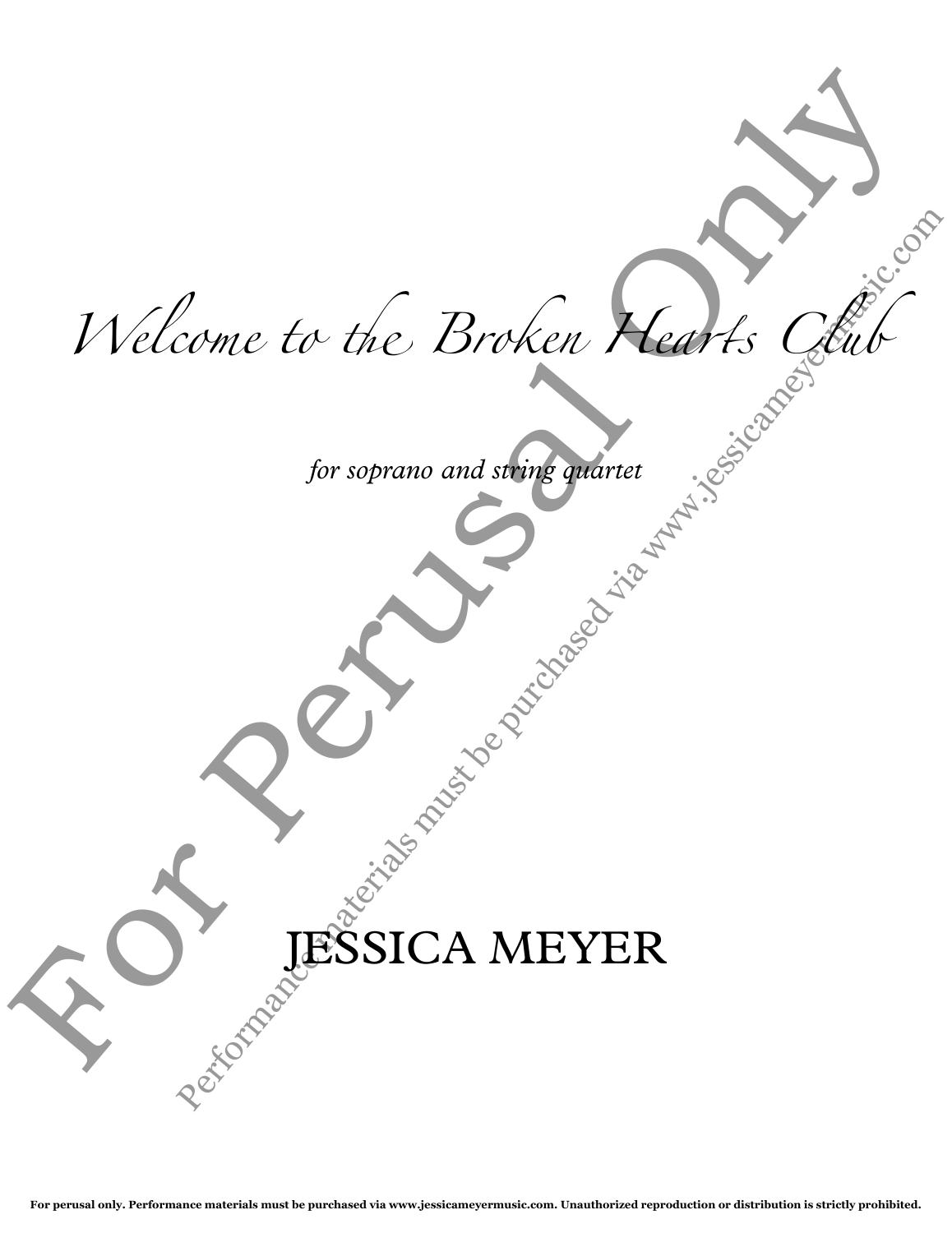Welcome to the Broken Hearts Club

*for soprano and string quartet*

**10' 30"**

## **PROGRAM NOTE**

Upon reading Weatherspoon's poetry for the first time, it seemed impossible that it was written by someone who was only seventeen. The verses speaking about the glory, the beauty, the awkwardness, and the inconvenience of love reflected those of someone in their 40's instead of the young person we have before us.

Then I remember how I was at that age: full of feelings and in need of a place to park them. I started creating my own music at  $\frac{1}{27}$ , and much of what I was writing about dealt with the same issues Weatherspoon is tackling so viscerally in the following poems. In this piece, I sequenced a handful of their poems to create somewhat of a narrative about these different aspects of love while also taking inspiration from various kinds of song genres - from Art Song and Opera to Broadway and Pop. Most of all, I tried to paint an aural canvas that gives much room to showcase the gravitas of the text. Wellcome to the Browken Heart's Club<br>for soprano and string quartet<br>to 30°<br>for soprano and string quartet<br>to 30°<br>for soprano and string quartet<br>to 30°<br> $\frac{1}{2}$ <br>PROGRAM NOTE<br>Upon radiag Weather<br>noon, where the string is f me Lo the Broken Heart's Club<br>
no and string quarter<br>
no and string quarter<br>
NM NOTE<br>
ting Weutherspoon's poetry for the first time, because impossible that it was<br>
someone who was been seen to be expected those of someon

 Thank you Miho, Eugenia, and CityMusic Cleveland for the commission and connecting me with Weatherspoon and their genius.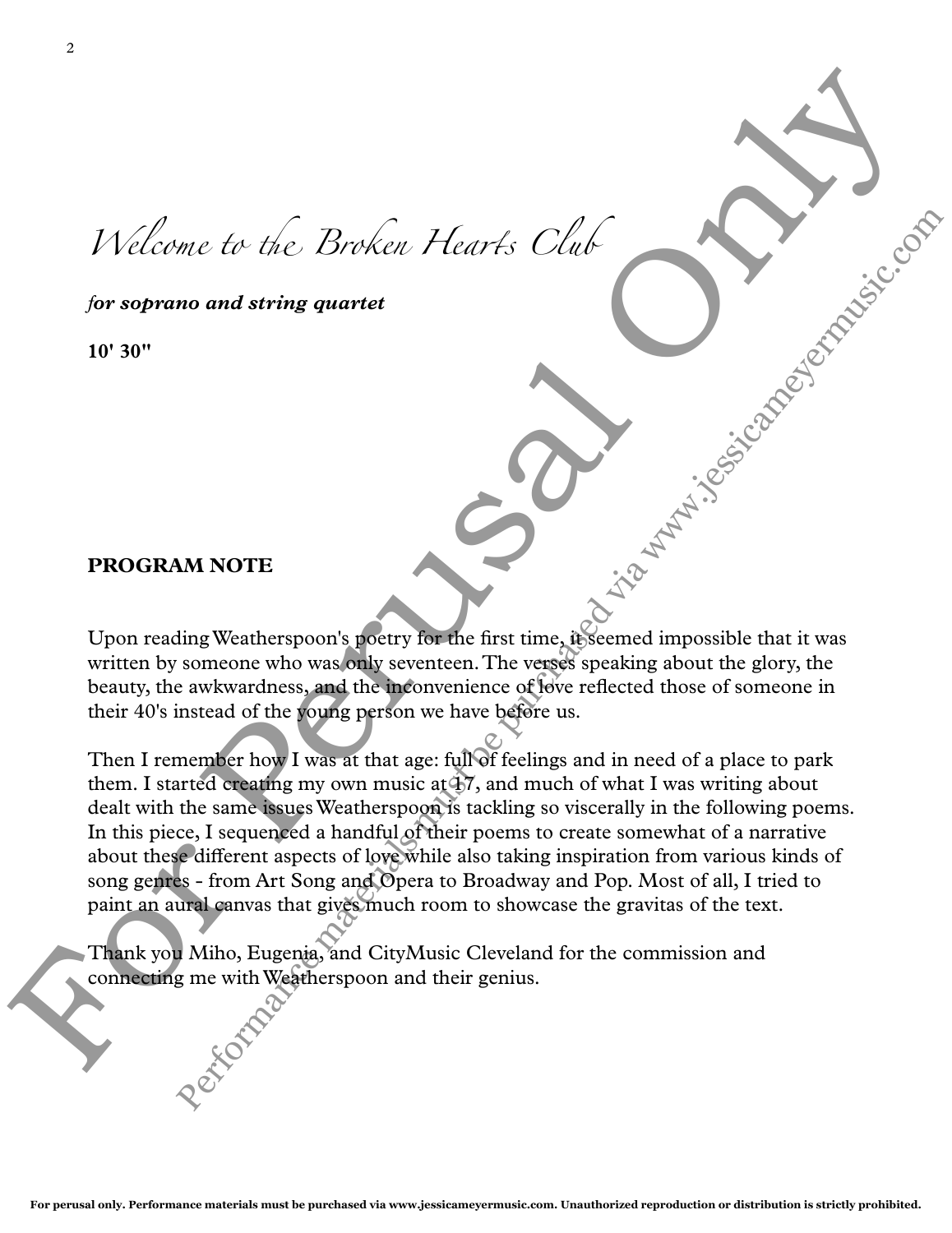## **TEXT**

### *Poetry by Weatherspoon (used with permission)*

#### I.

 Love is not so short a feeling That fits between us. We are in it, The way we are in the world.

#### \*\*\*

The saddest thing you'll ever hear is that Your friend doesn't believe in love, And that life might be okay without it, Because you'll wonder who taught them to settle, And who taught you to move. From the real of the section of the real of the real of the real of the real of the real of the real of the real of the real of the real of the real of the real of the real of the real of the real of the real of the real comes in the world.<br>
Simply will ever heart is that<br>
simply will ever heart is that<br>
we had not be been independent it them to such a<br>
will as a word,<br>
in the middle<br>
of the particular must be purchased via when<br>
in the m

#### \*\*\*

Like is too juvenile a word, Love is too old. So we're stuck in the middle As children often are, With everywhere to go but home.

#### II.

 My brother told me once, That his girlfriend left him for someone else,

 I said to him sadly, That we compete with comfort For better love, Not with people.

#### \*\*

Relationships are shaky, I know and embrace it, Sorry, I wasted your time, An extroverted, claustrophobic Feeling, like love, It don't come easy.

 It grows like a Georgia peach tree When it's big, it's beautiful, When it's not People step on it. I sort of stepped on you, And I'll learn from it.

 *(continued...)*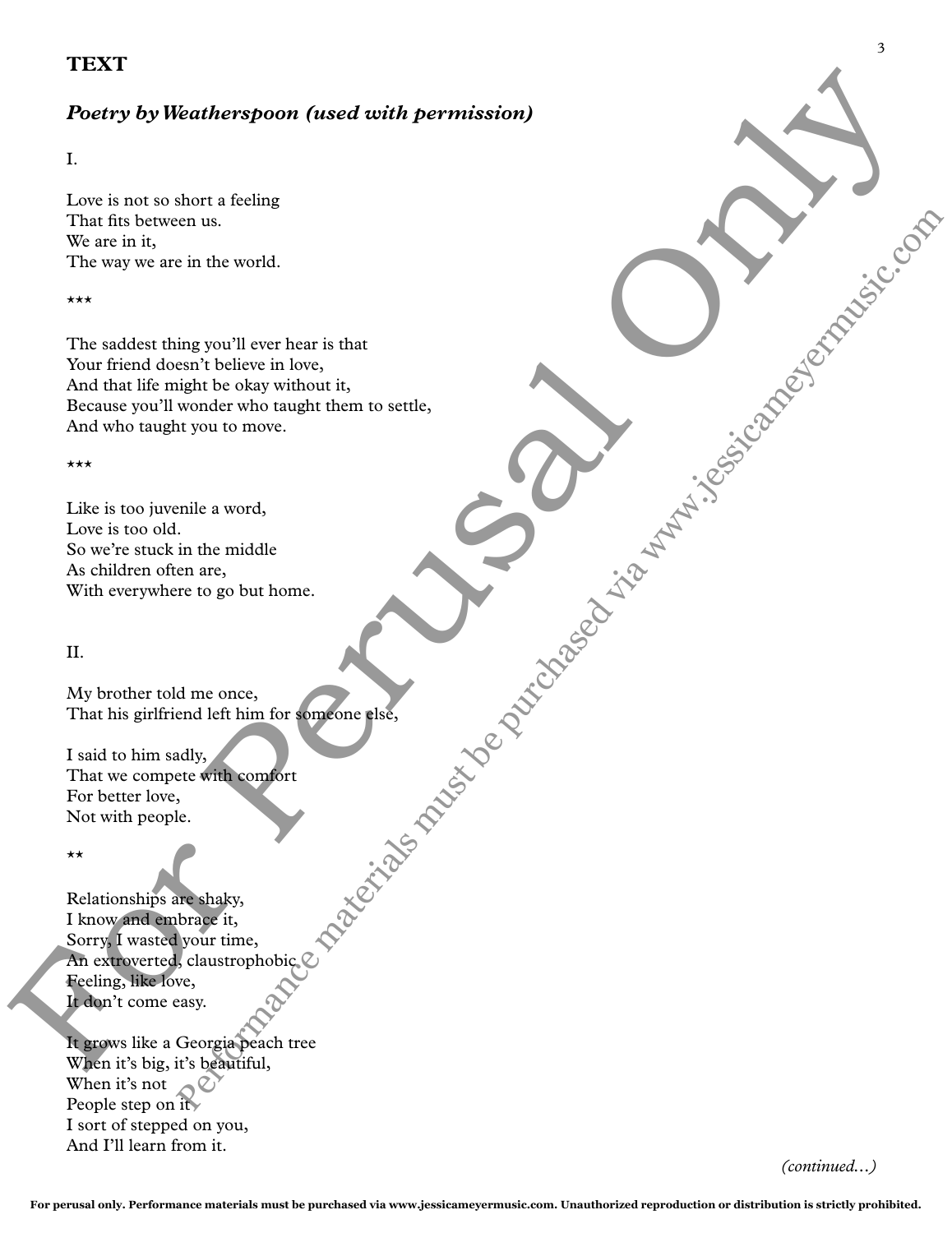#### III.

Love is a damp corner of a dark room Where the bugs come in. It is potential on ice in a rink That no one seems to have brought The right shoes for. I mean it is inconvenient, funny, Poorly timed, full of uneven steps, And unwanted company. II.<br>
Line is a damp corner of a distribution<br>
Which the happ corner of a distribution<br>
The regular decoration is also the boundary of the corner of a distribution<br>
The regular decoration is a control of the core and the b Performance of a dark recommendial three materials must be purchased via when  $\frac{1}{2}$  where the material three interests experience interests and interests experience interests and interests and interests are all the st

I'm seventeen, so chew my words Before you swallow them, But understand when I say, However clumsily and in juvenile tender,<br>That I care, and it's nice, and it hurts, That I care, and it's nice, and it hurts, And I call it love.

\*\*

Welcome to the broken hearts club Where healing is not so rare that we don't sing about it, But not so common that we know the words To any of these songs.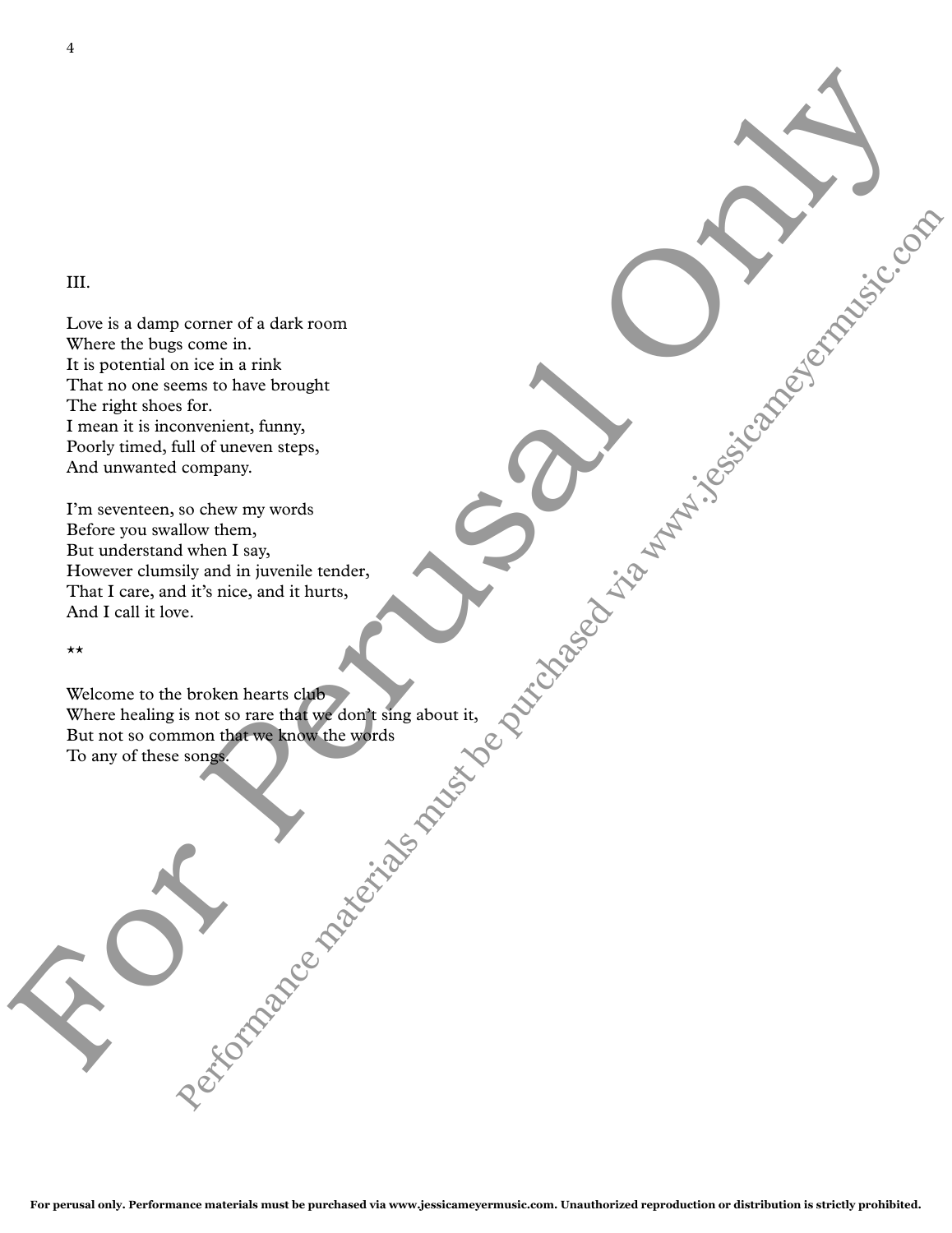Welcome to the Broken Hearts Clu

*Commissioned by CityMusic Cleveland*

## WEATHERSPOON

JESSICA MEYER

5

## I. The way we are in the world



©2022 JMM Publishing (BMI). Text used with permission. All rights reserved.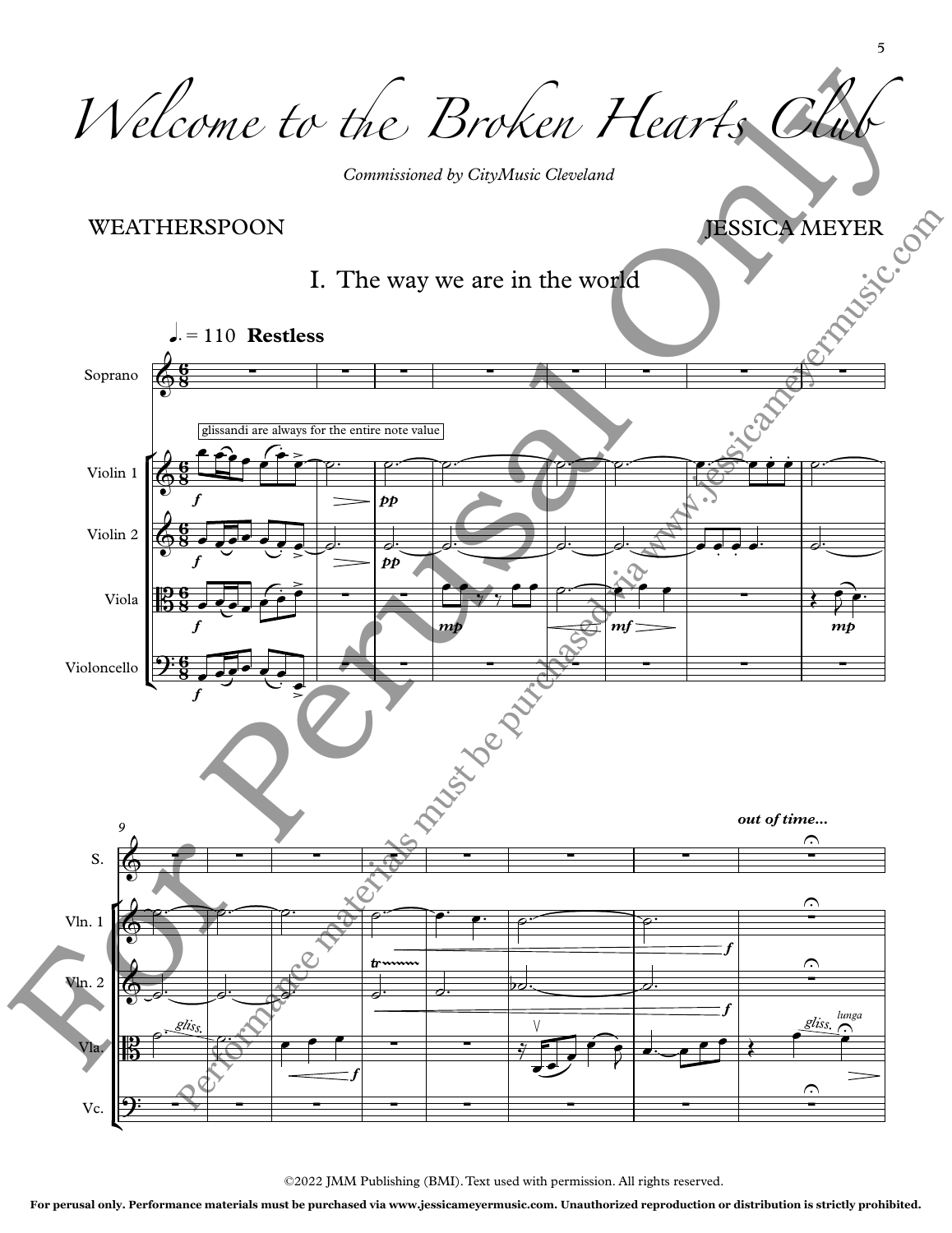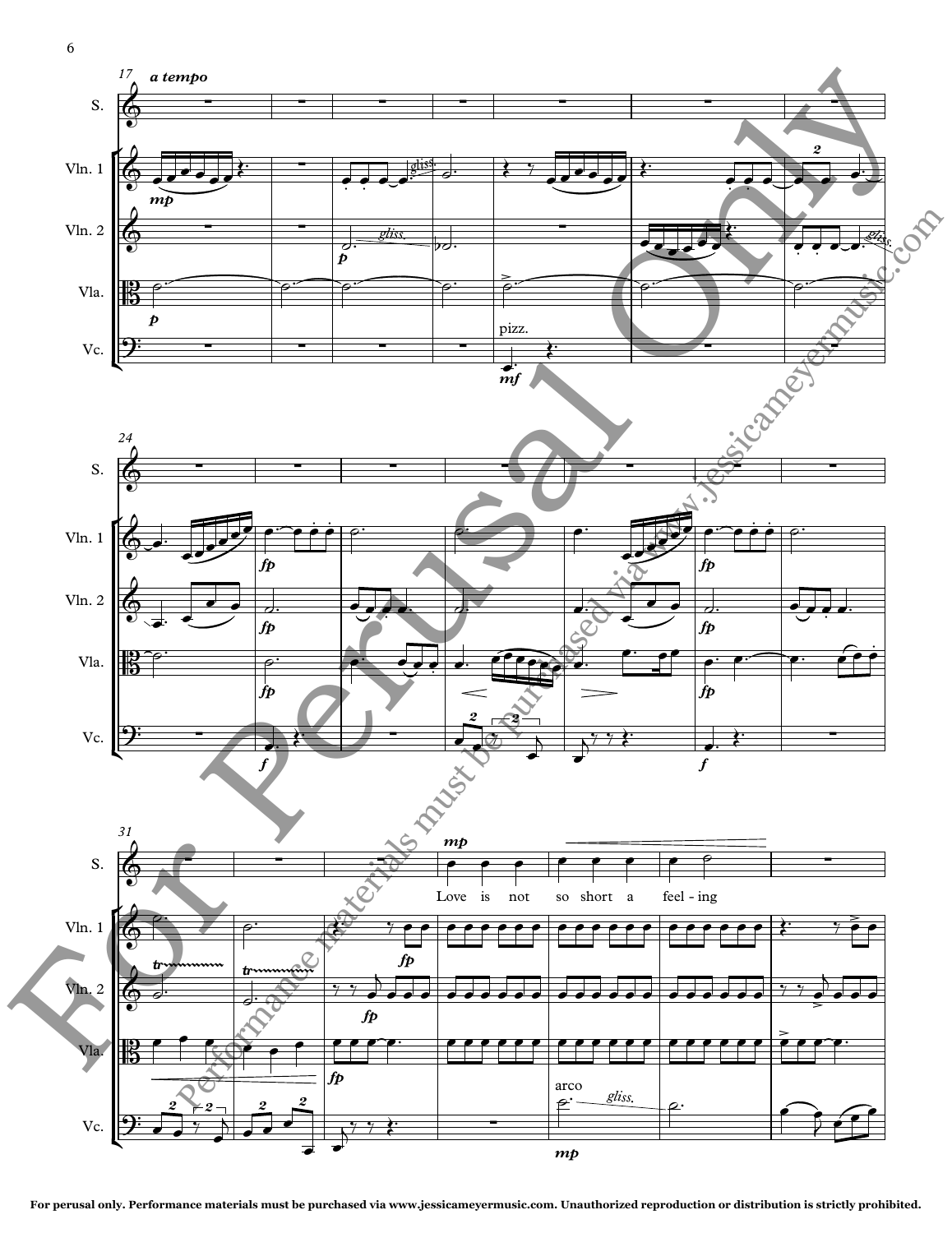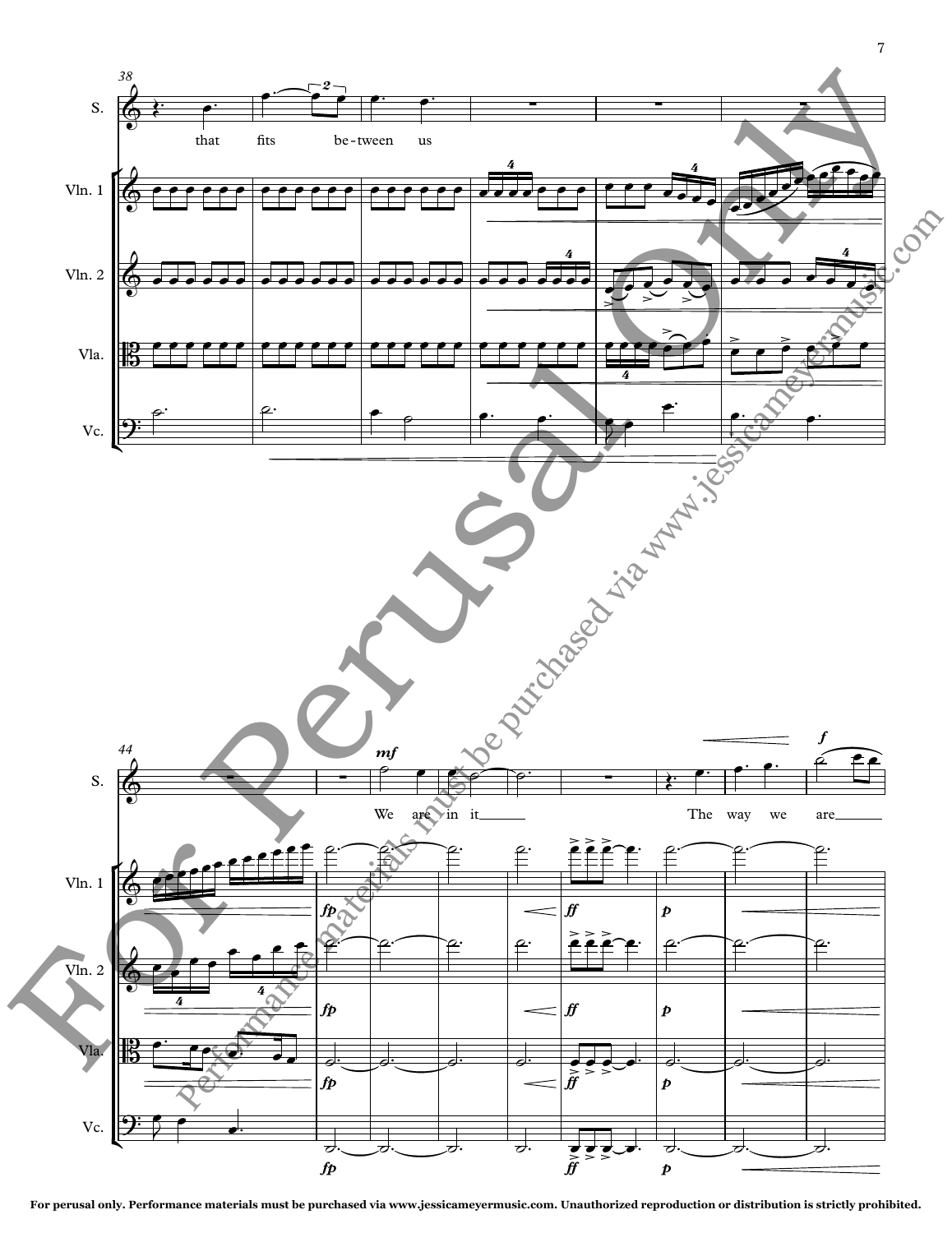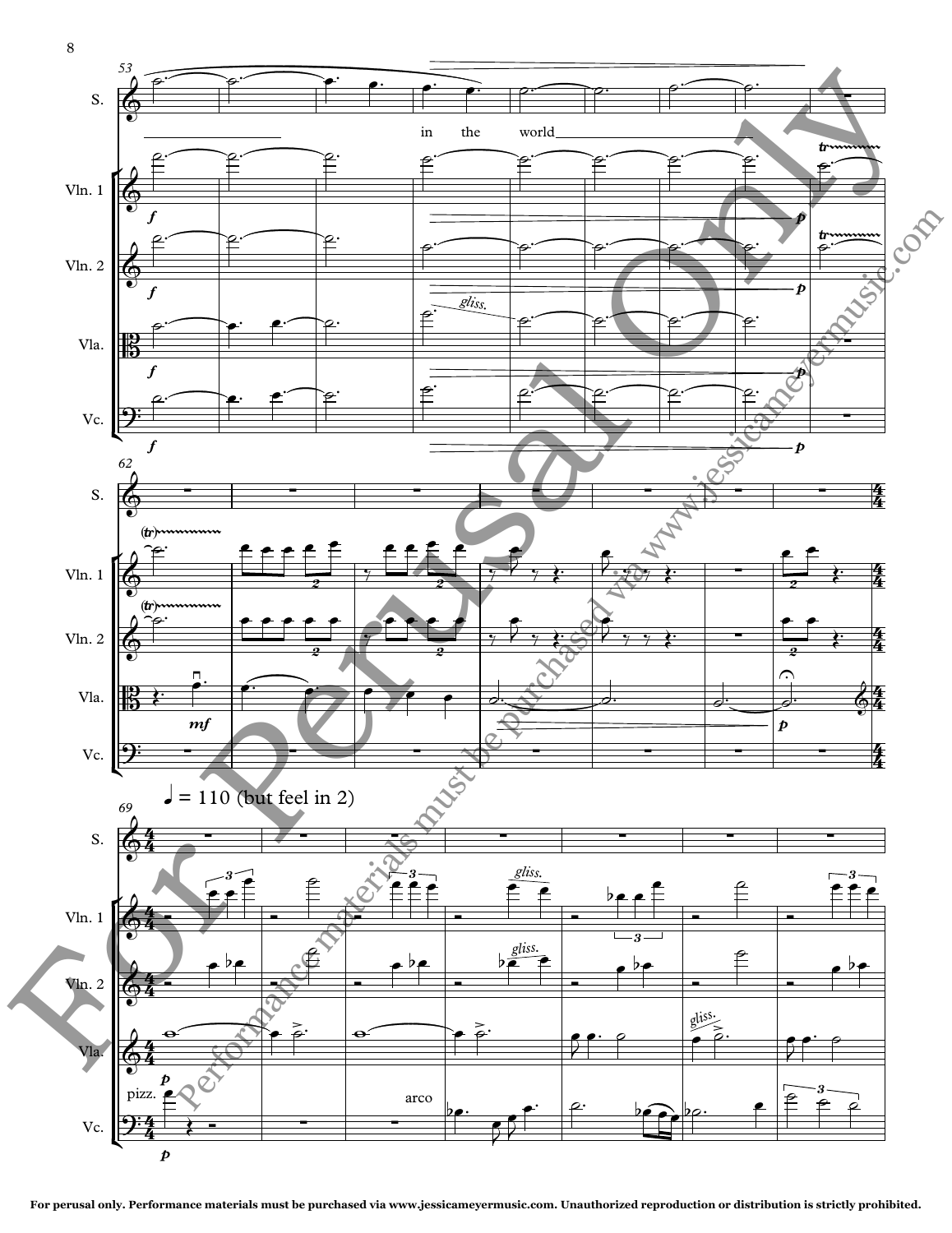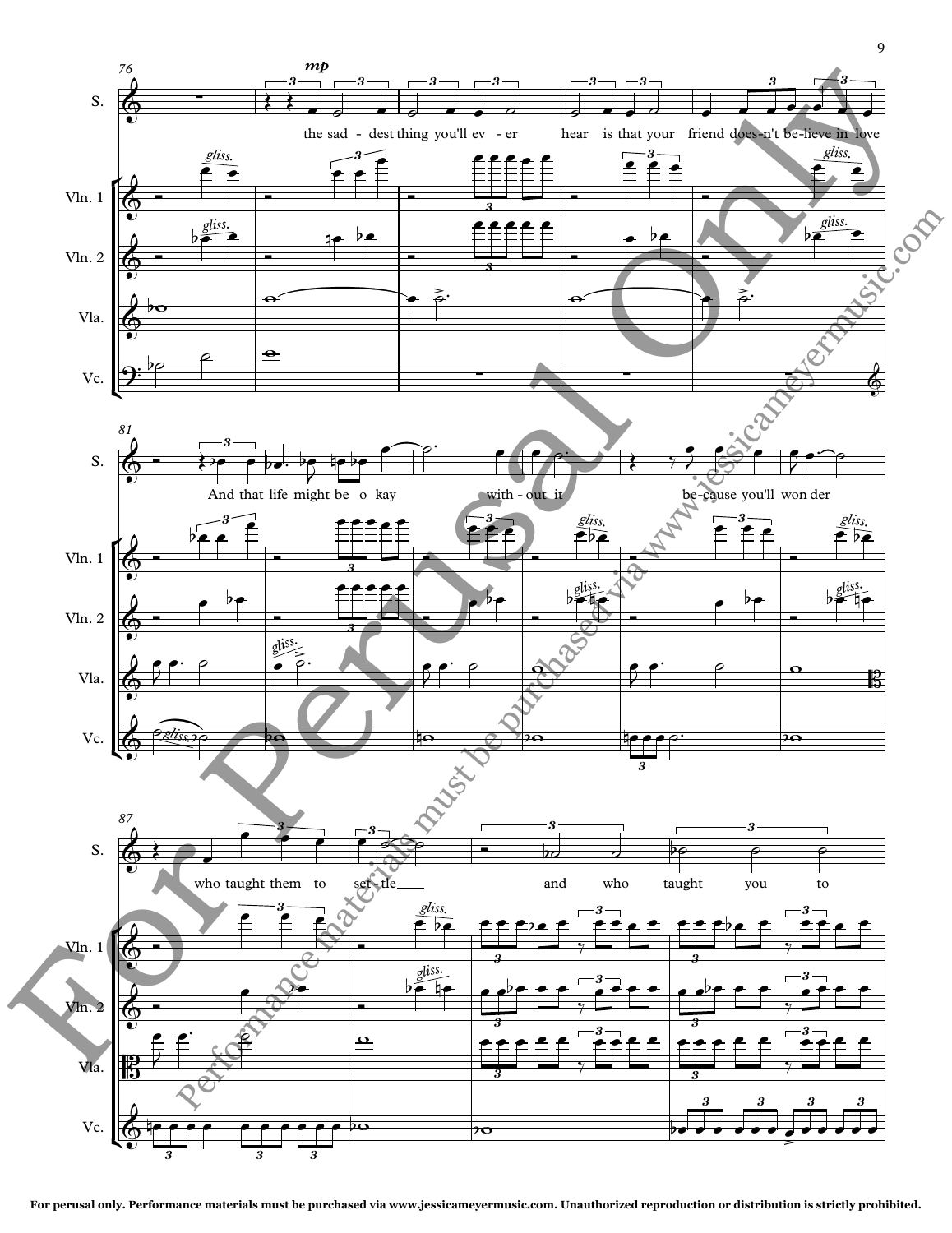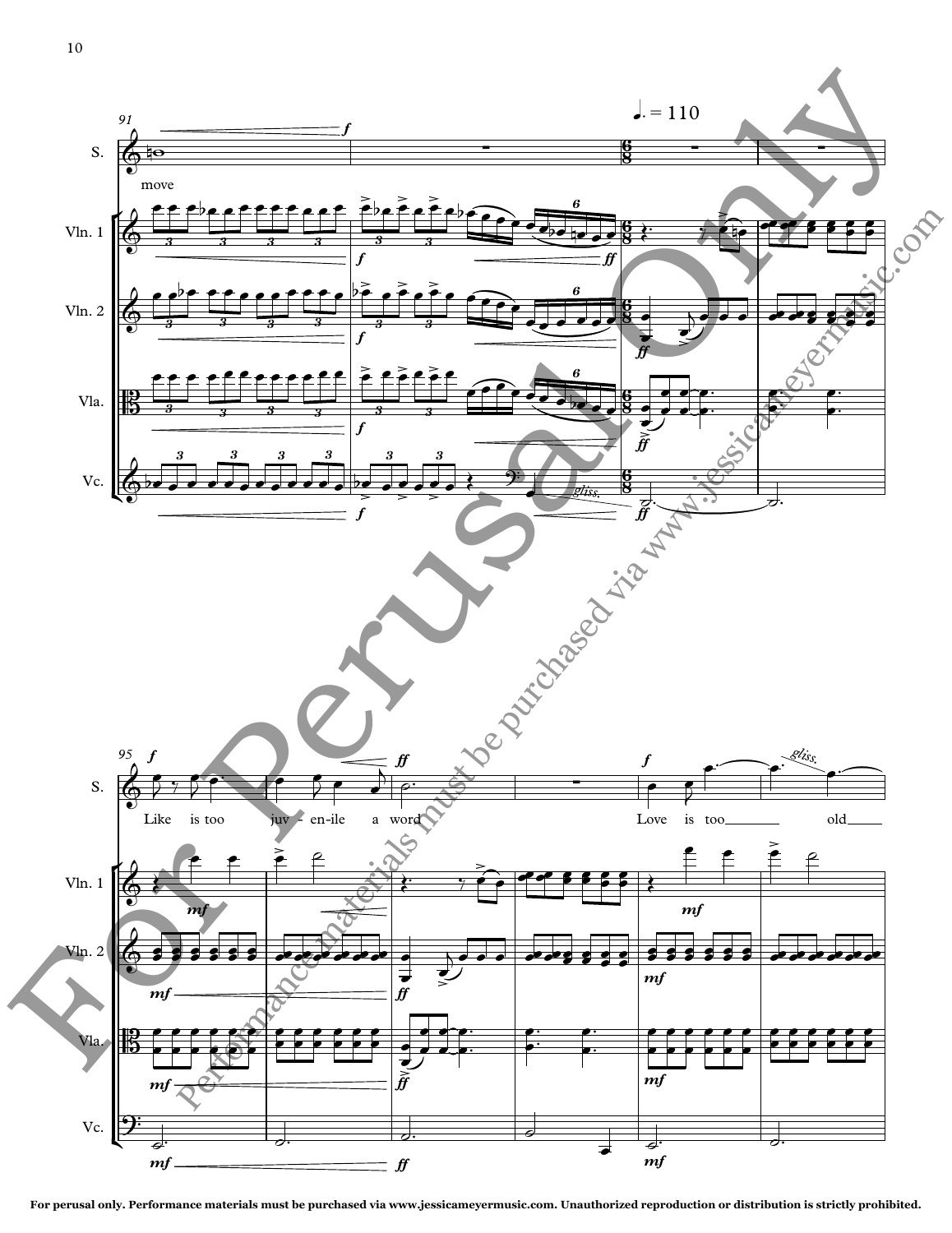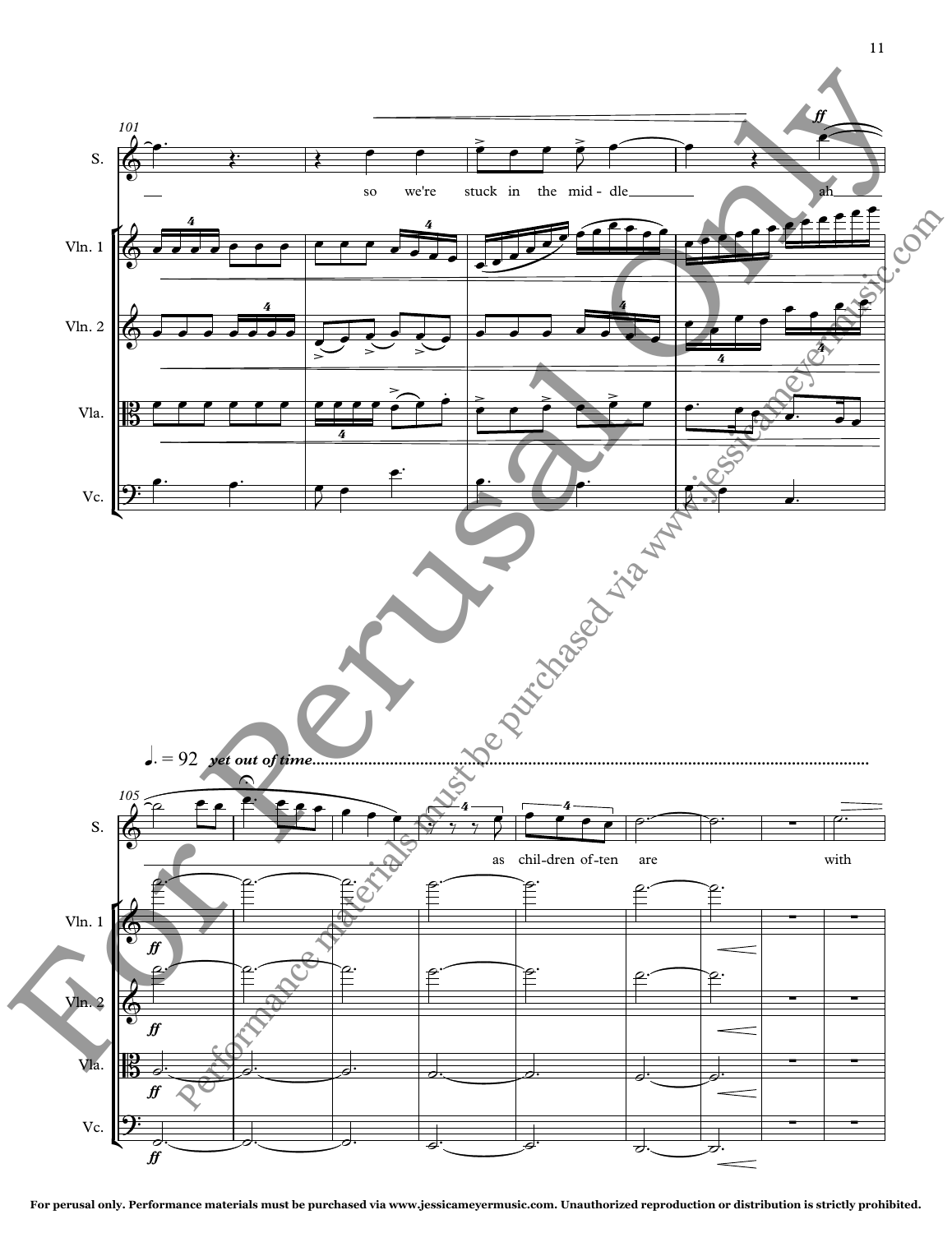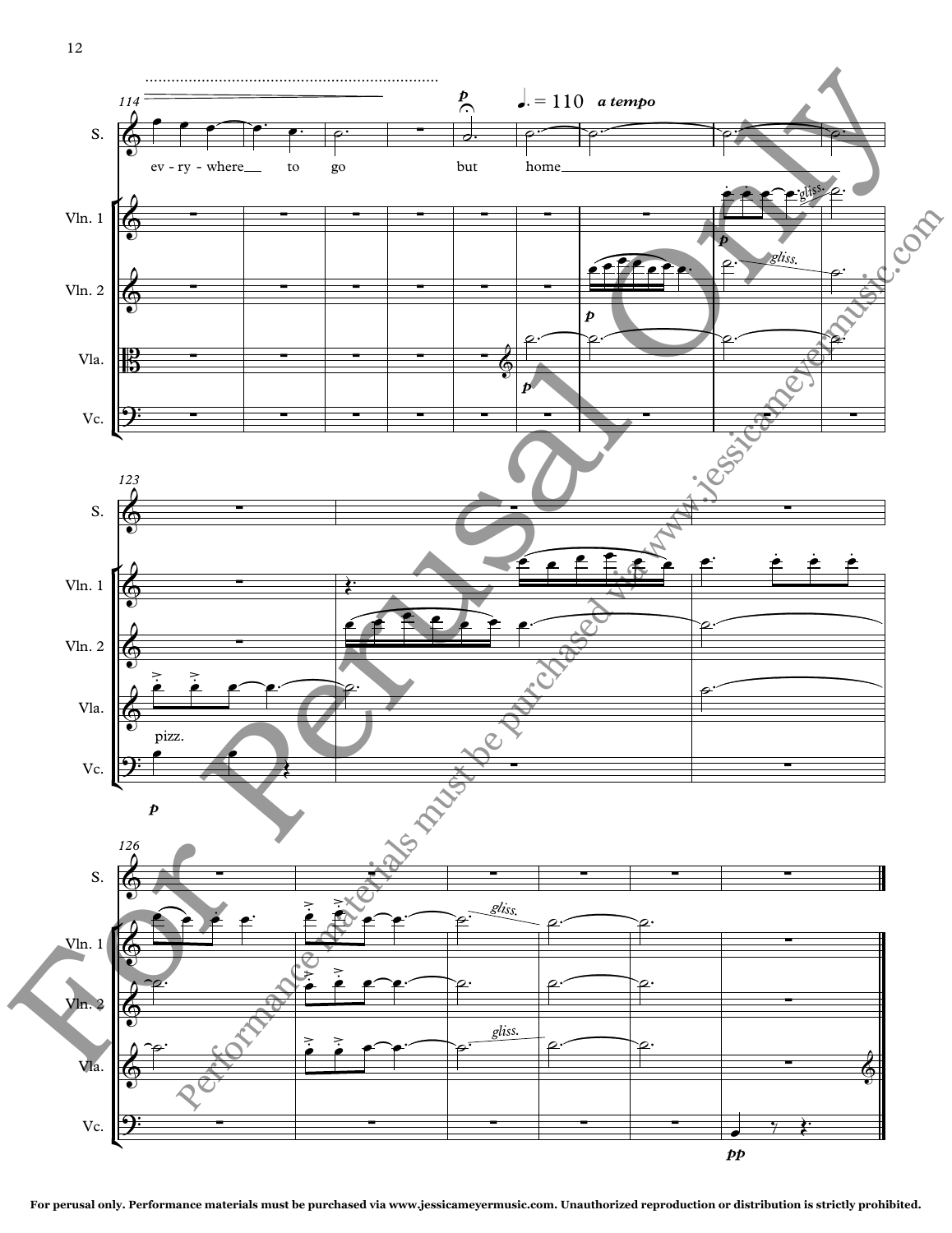

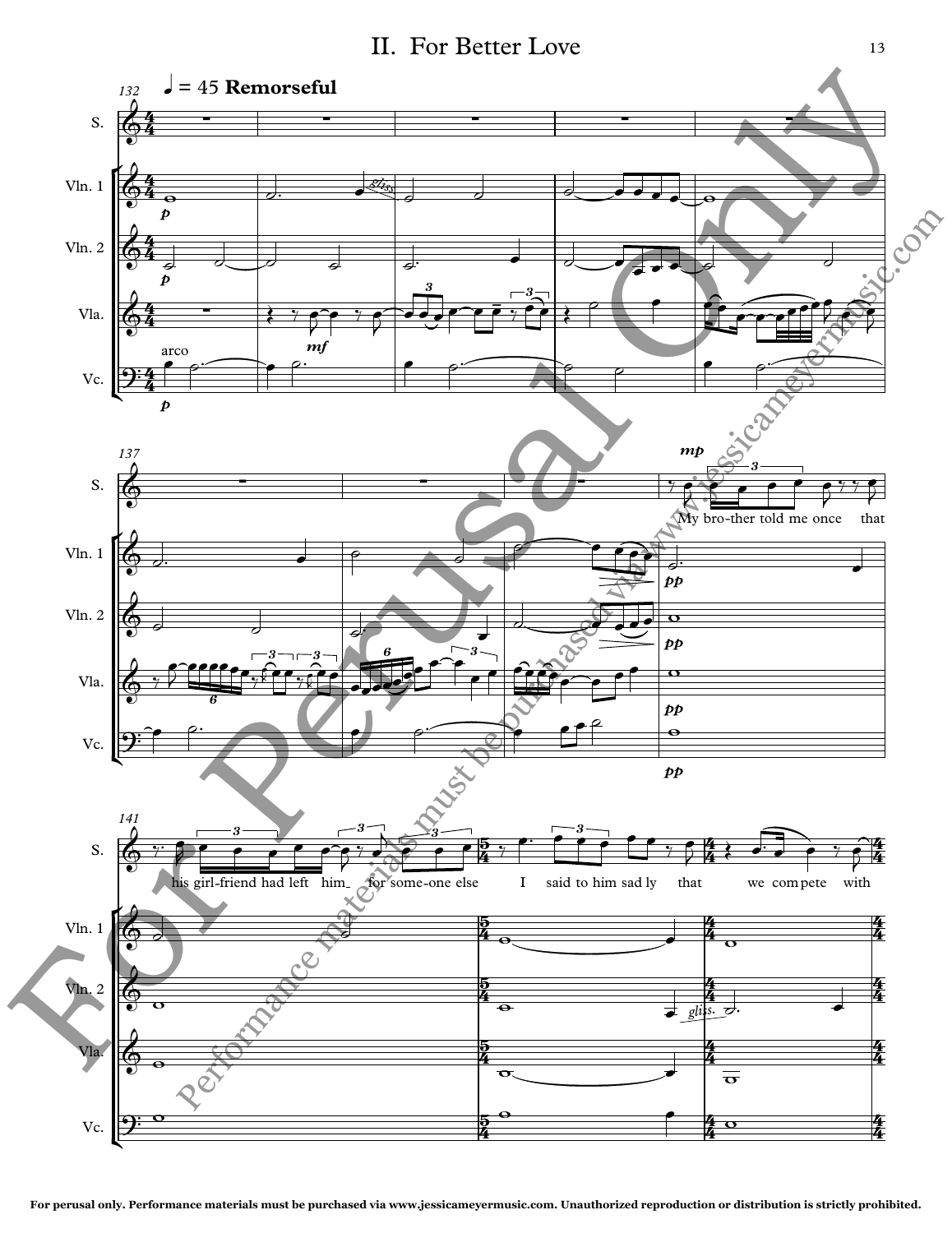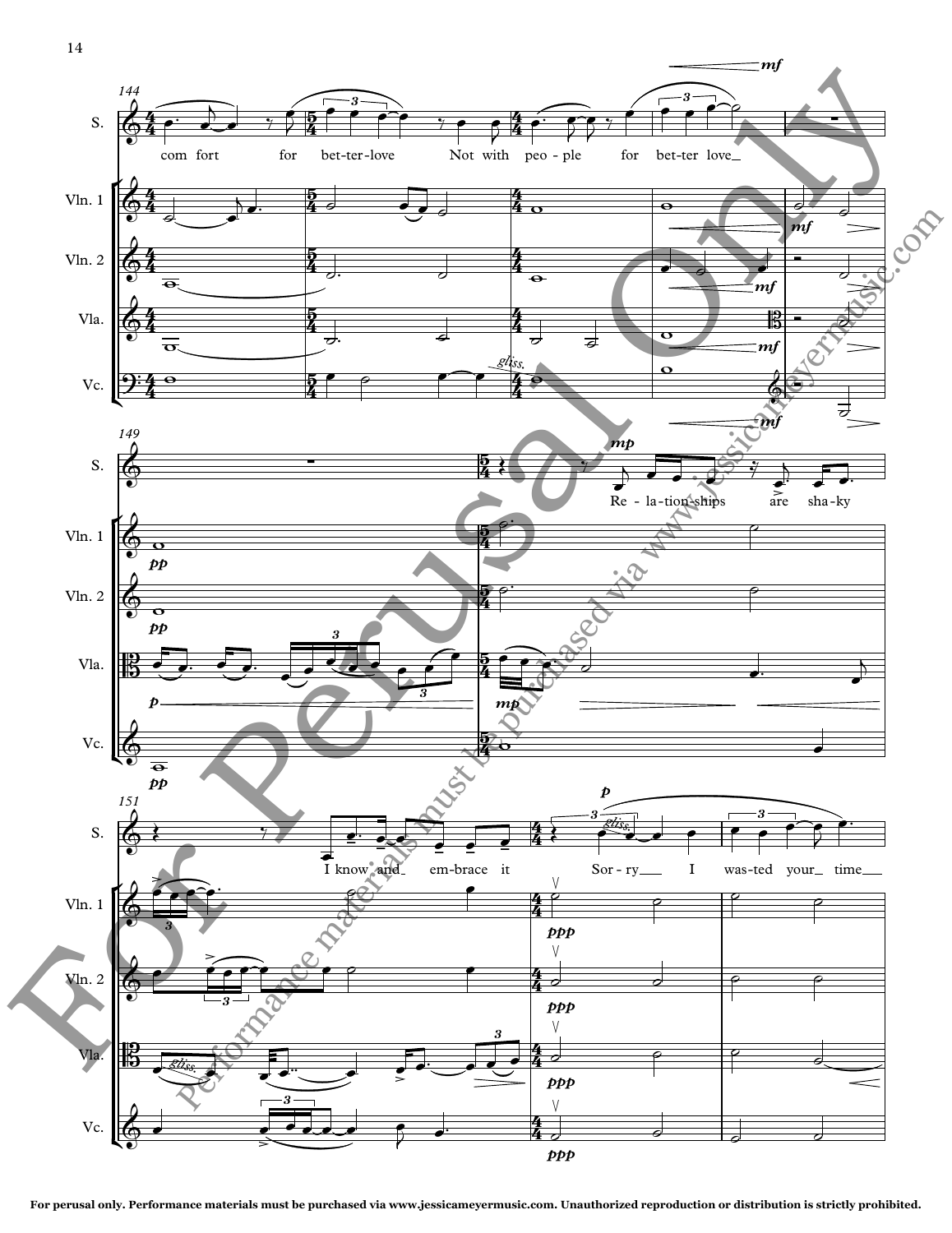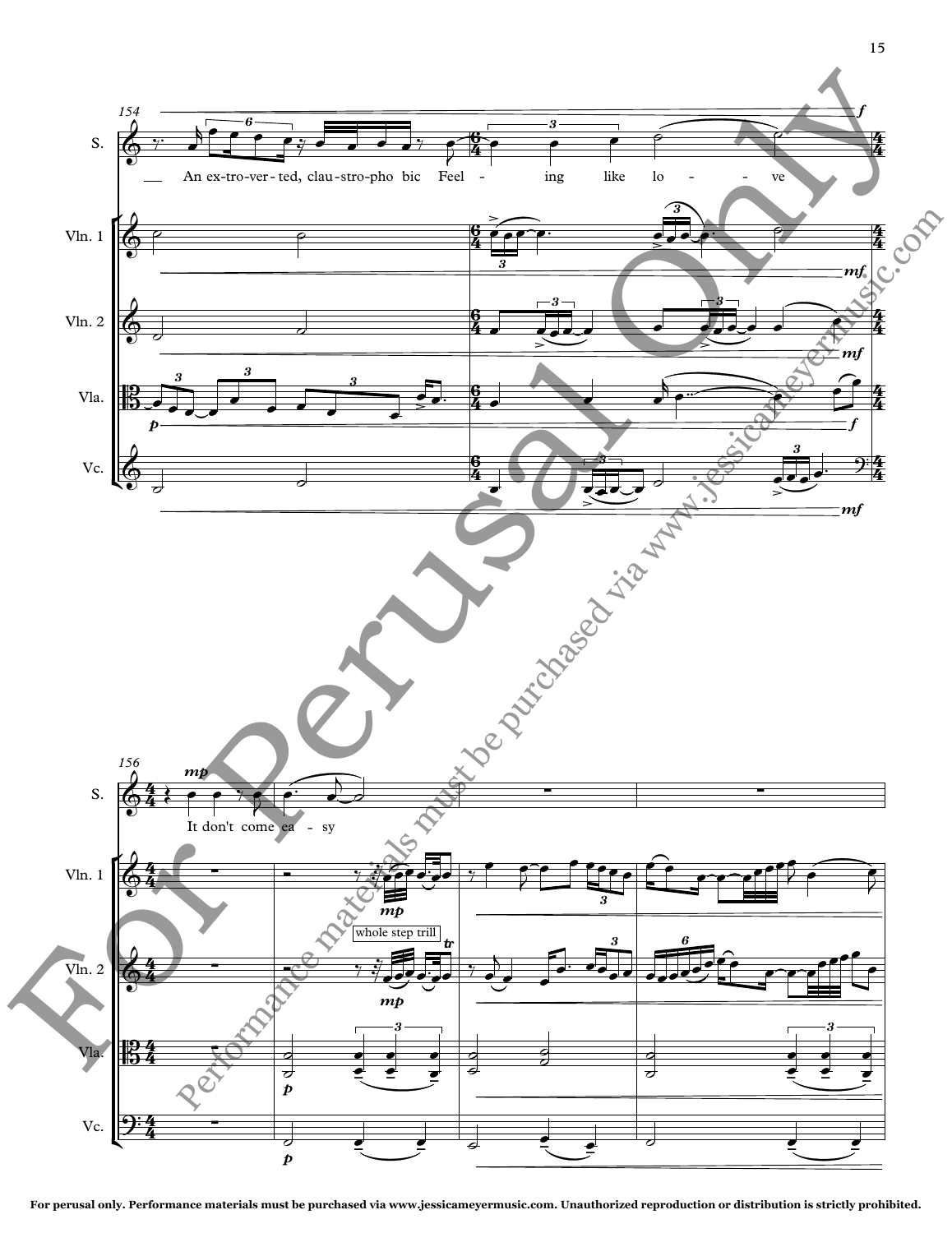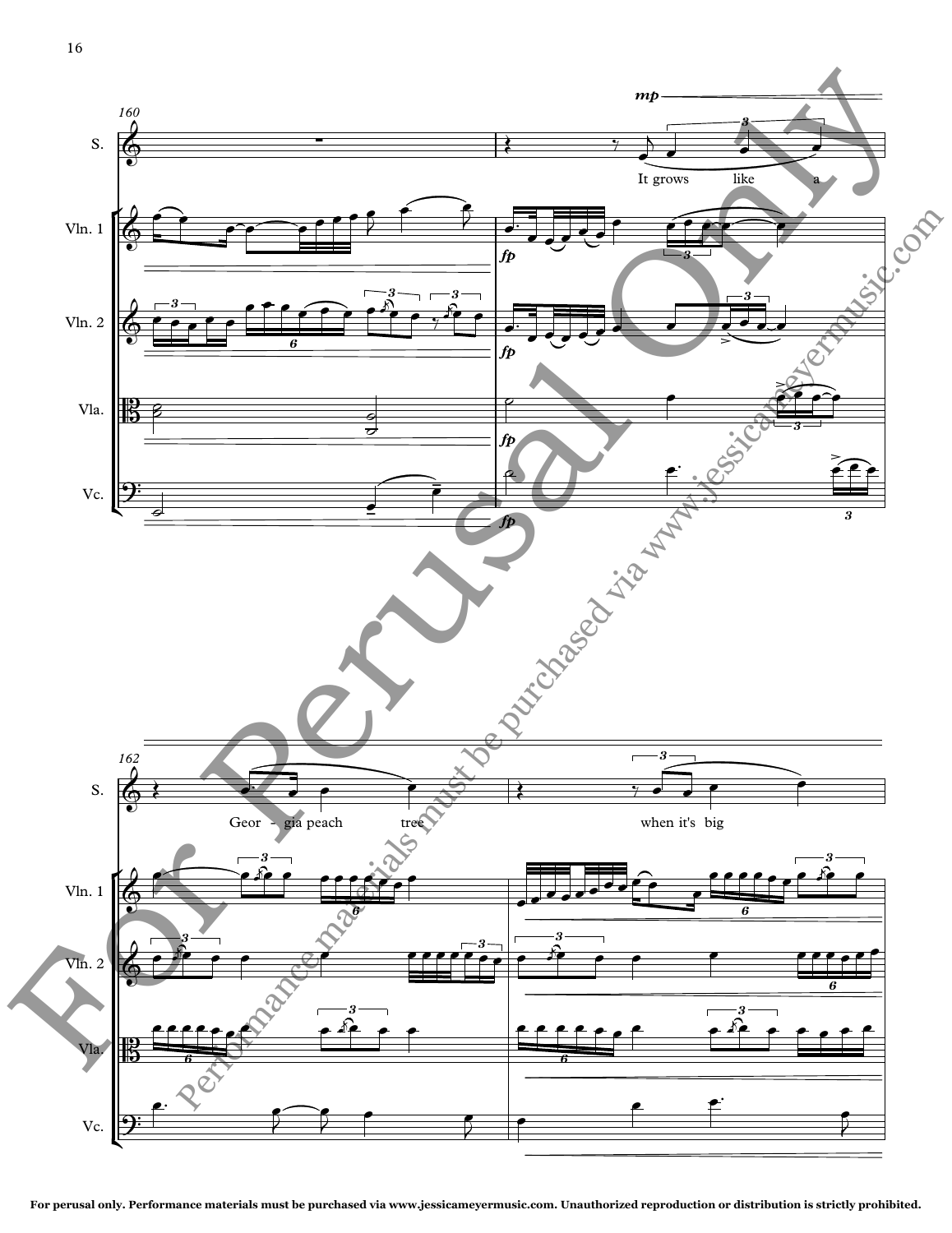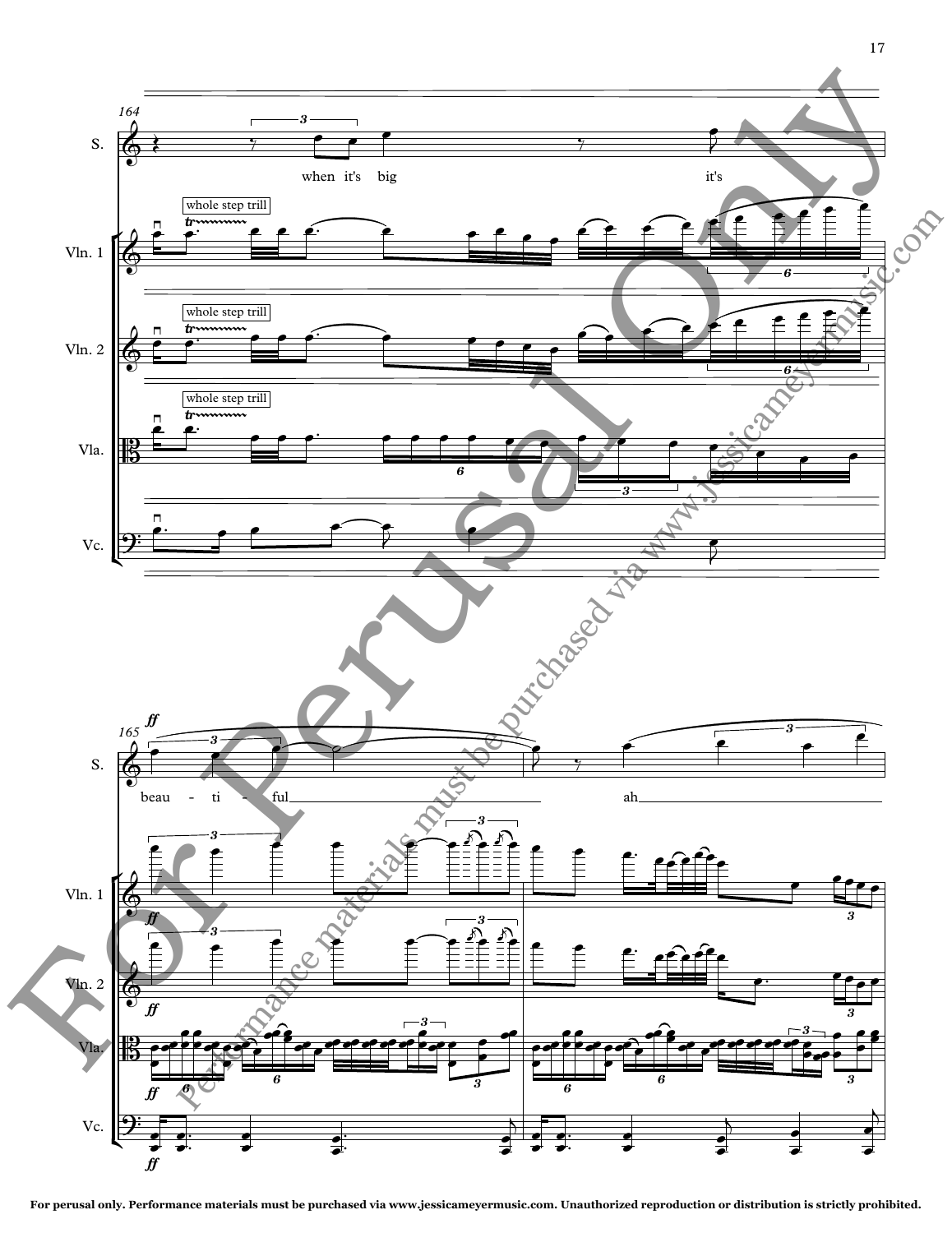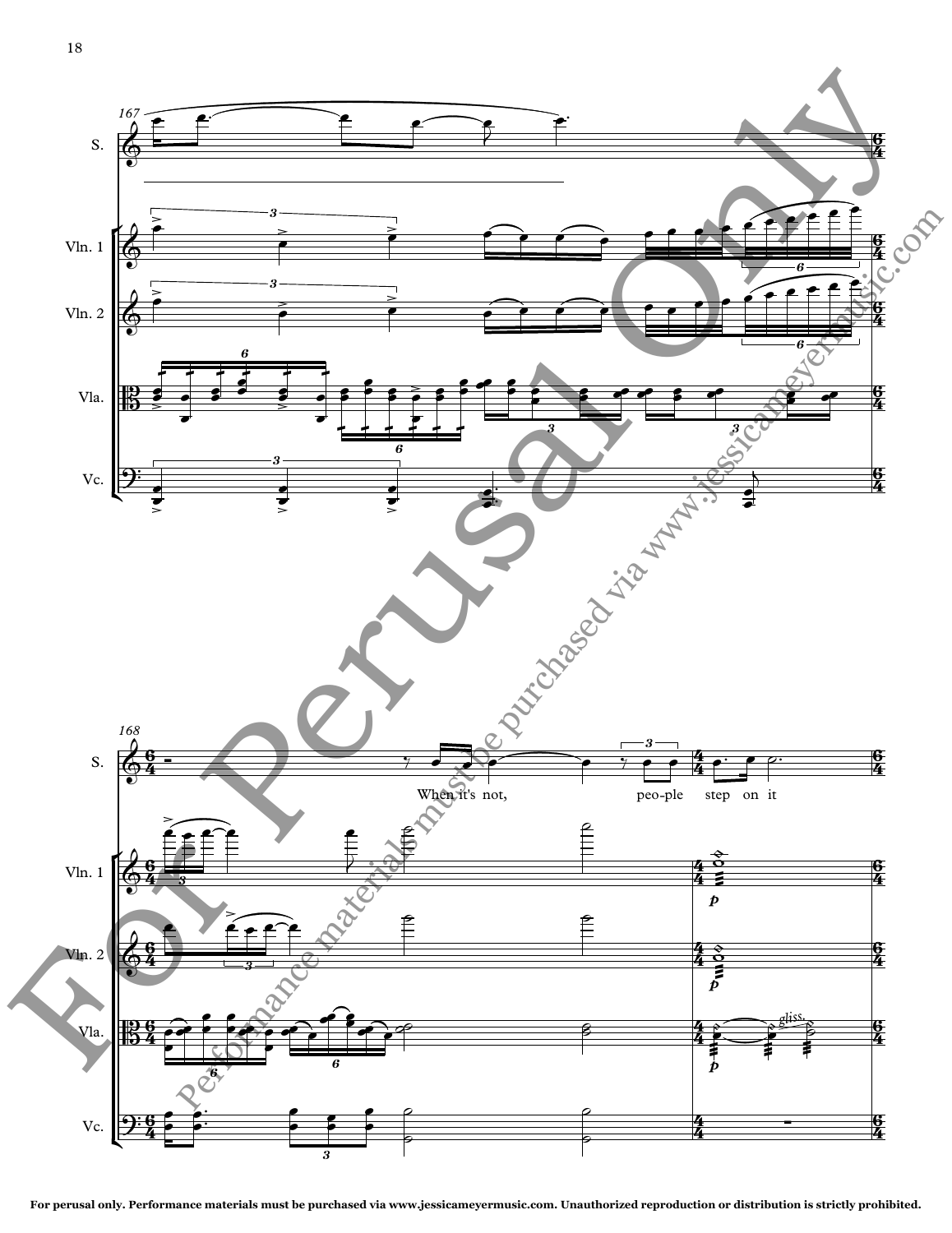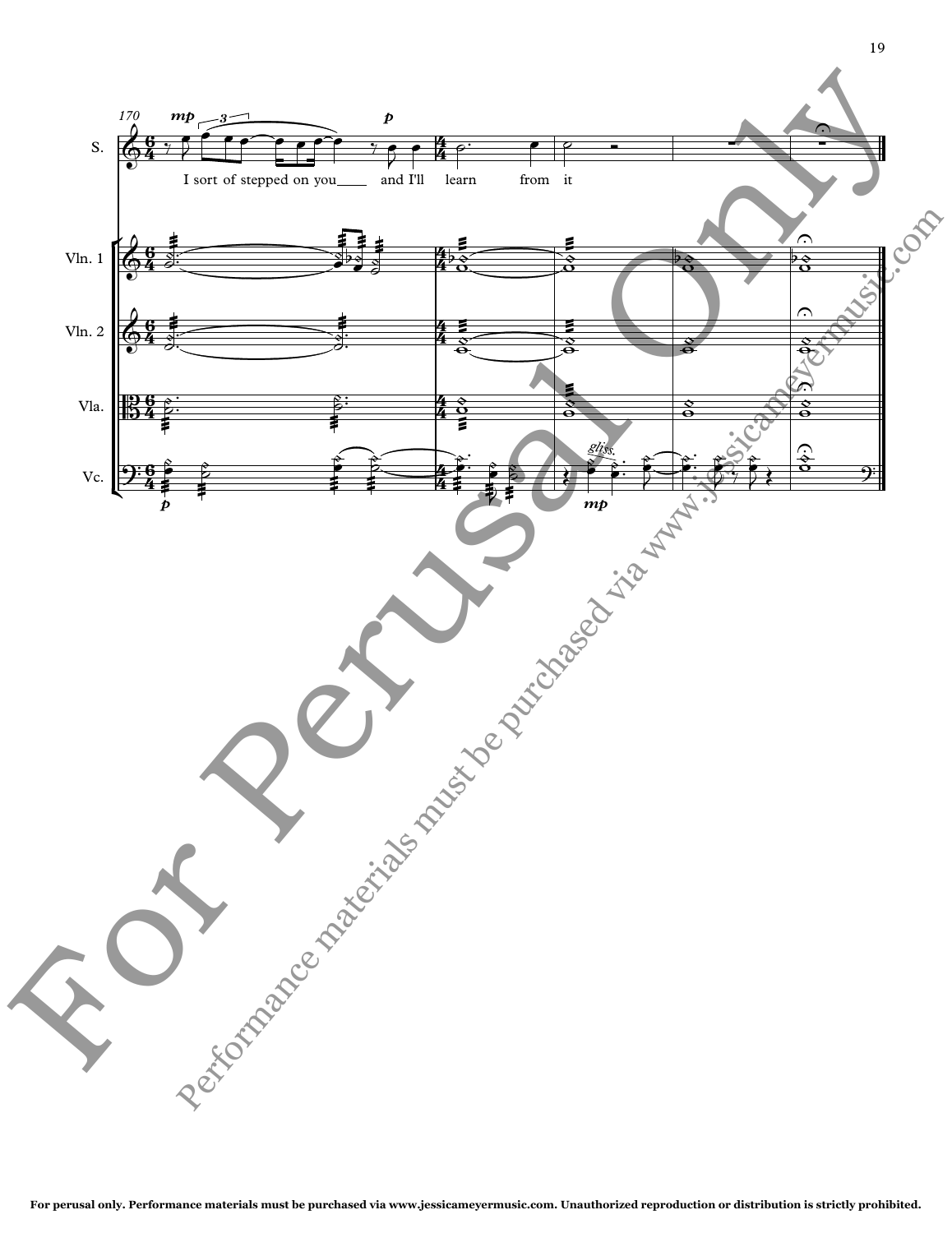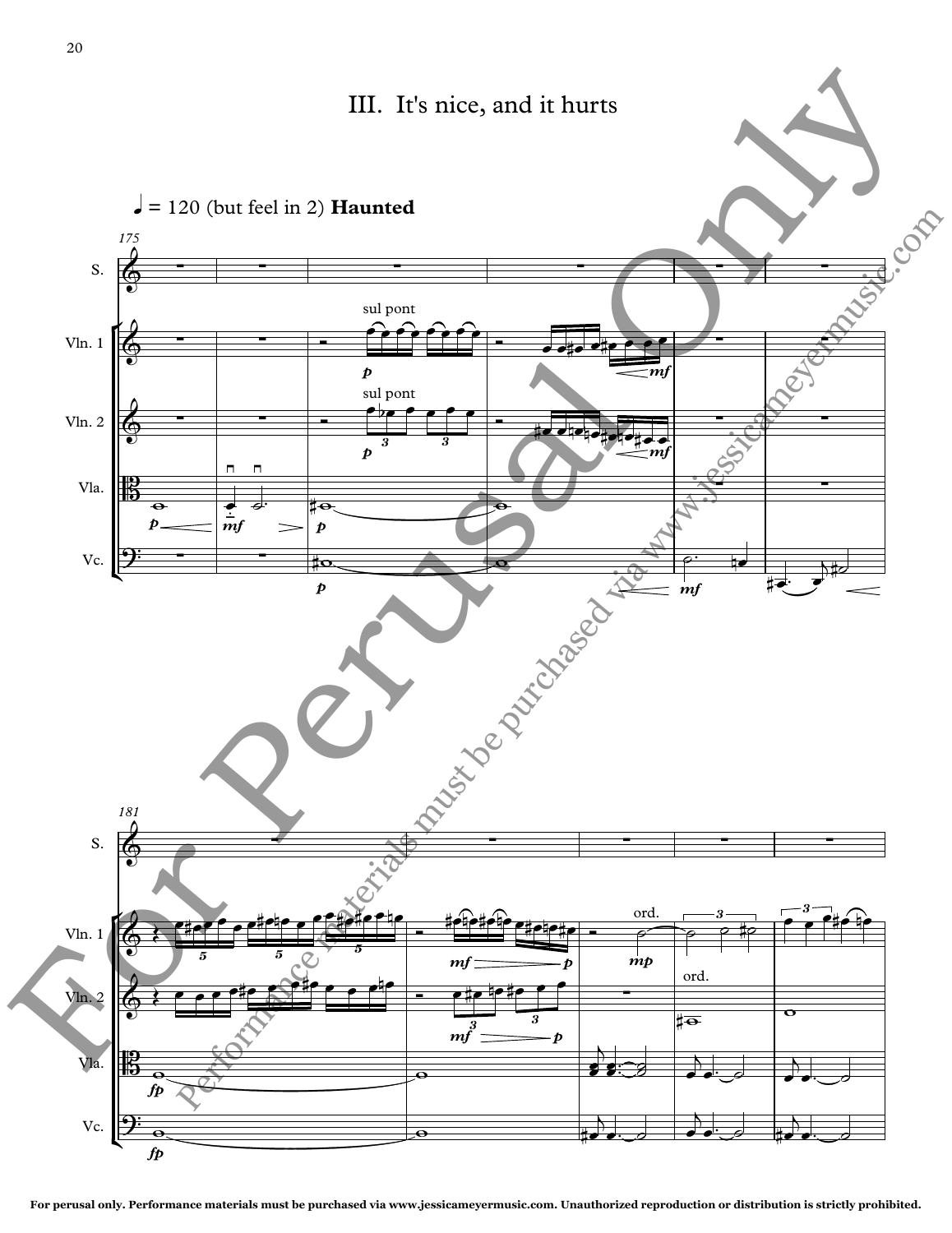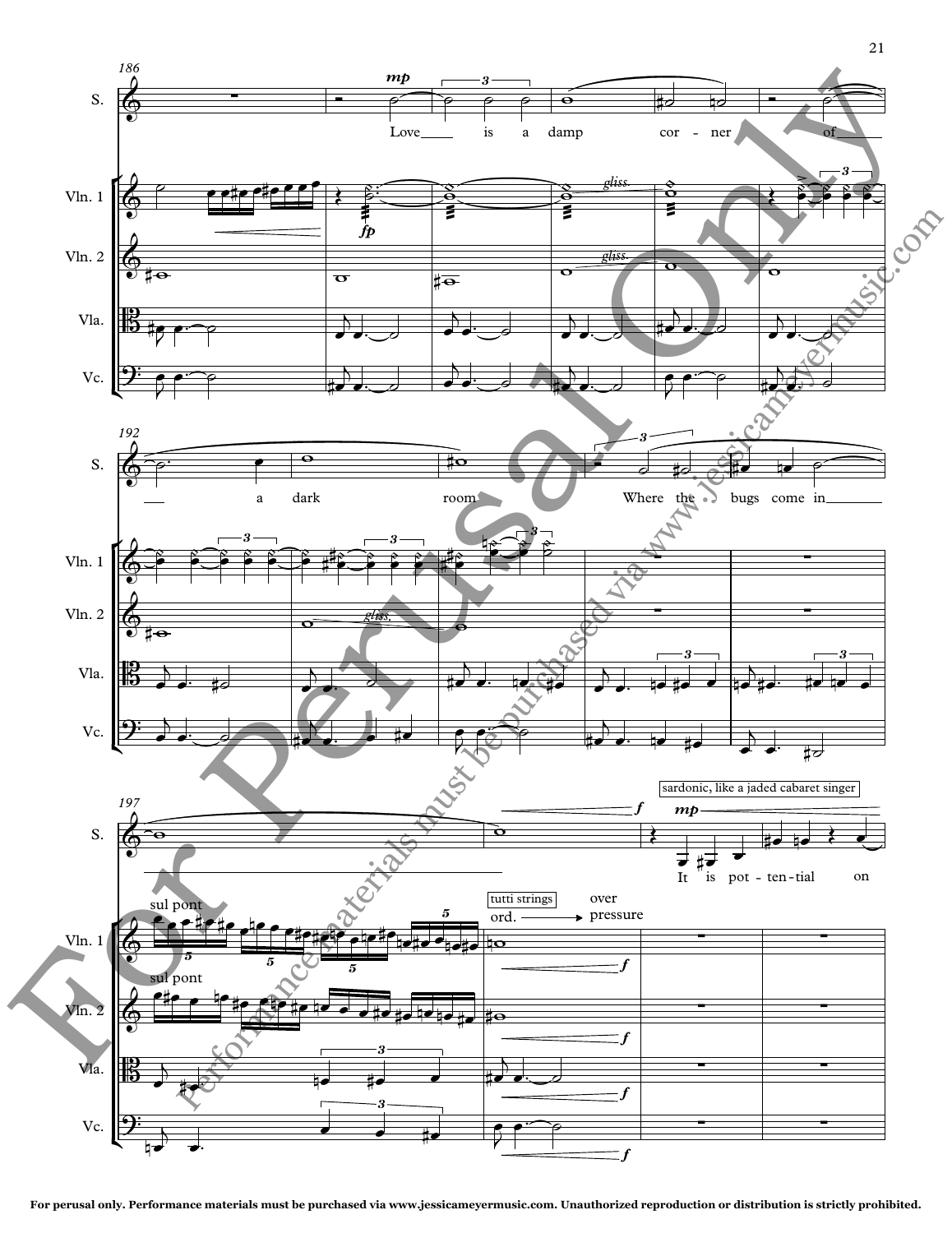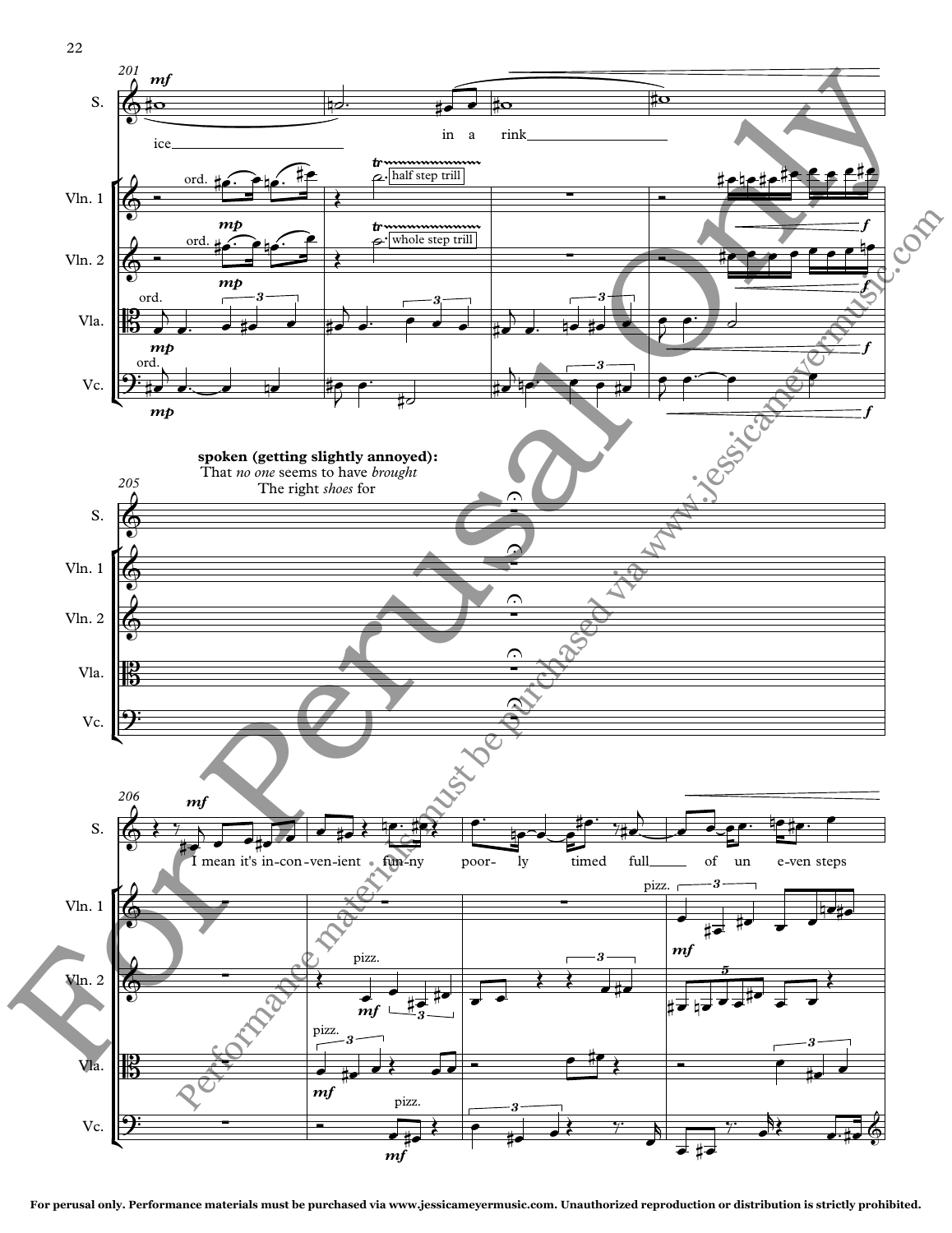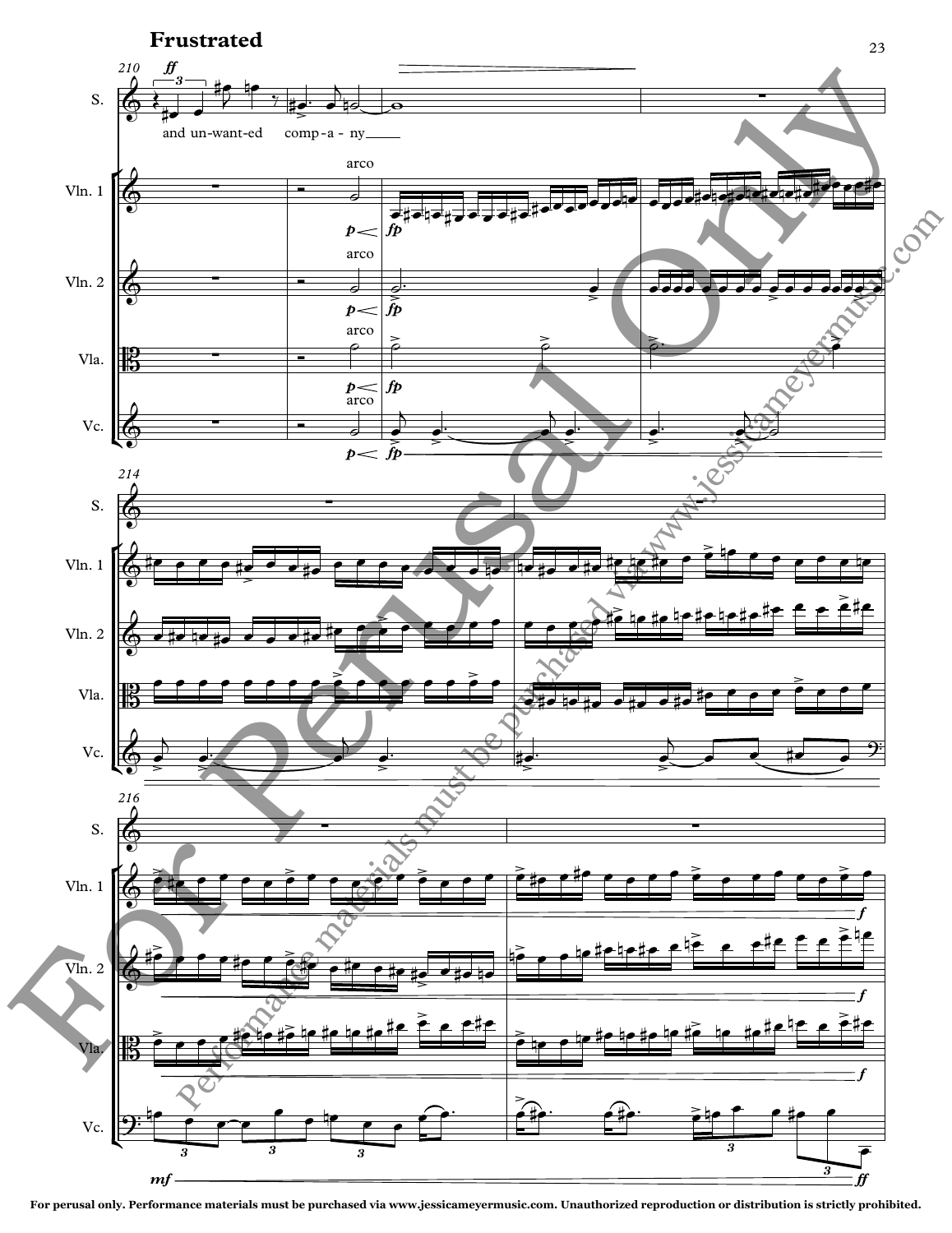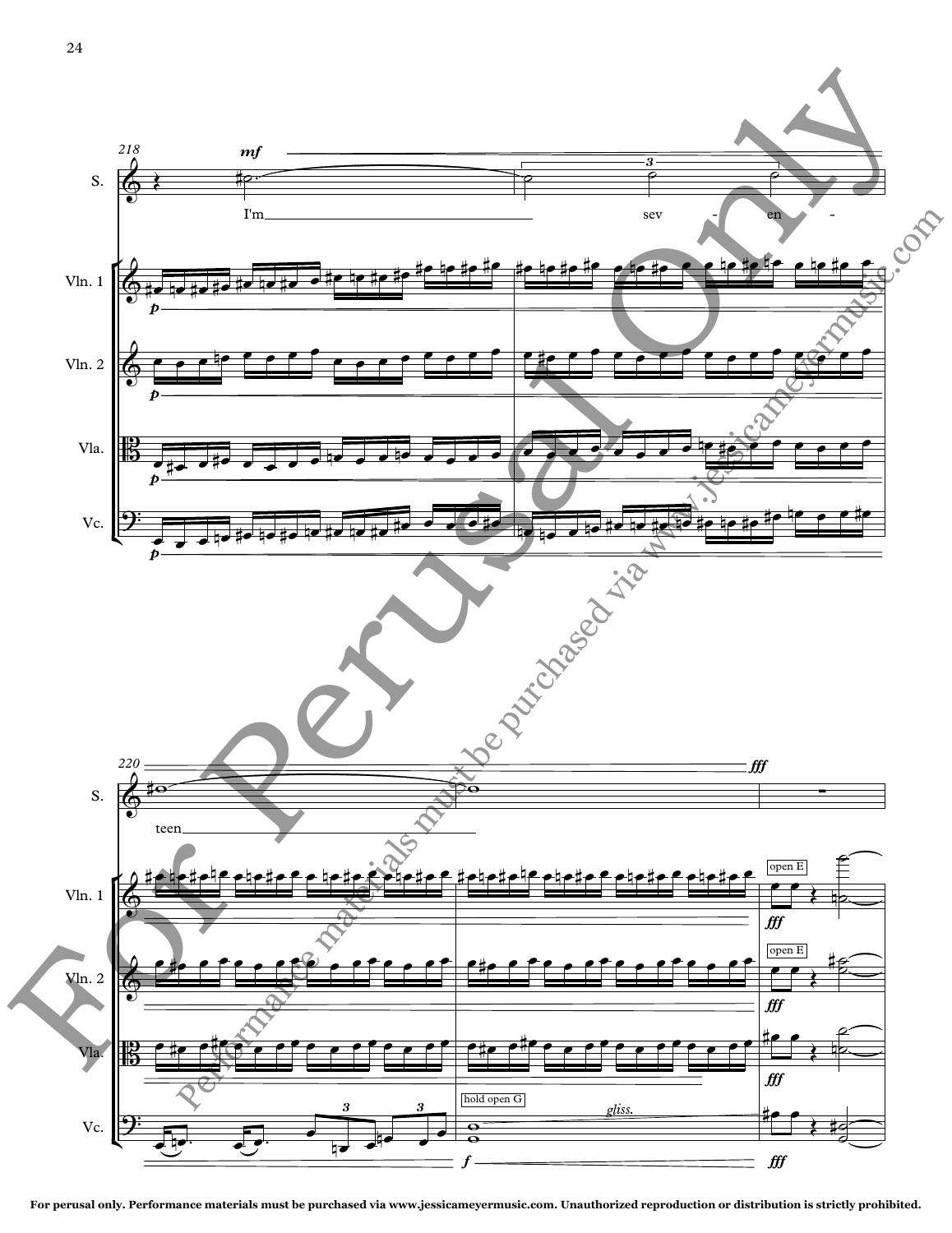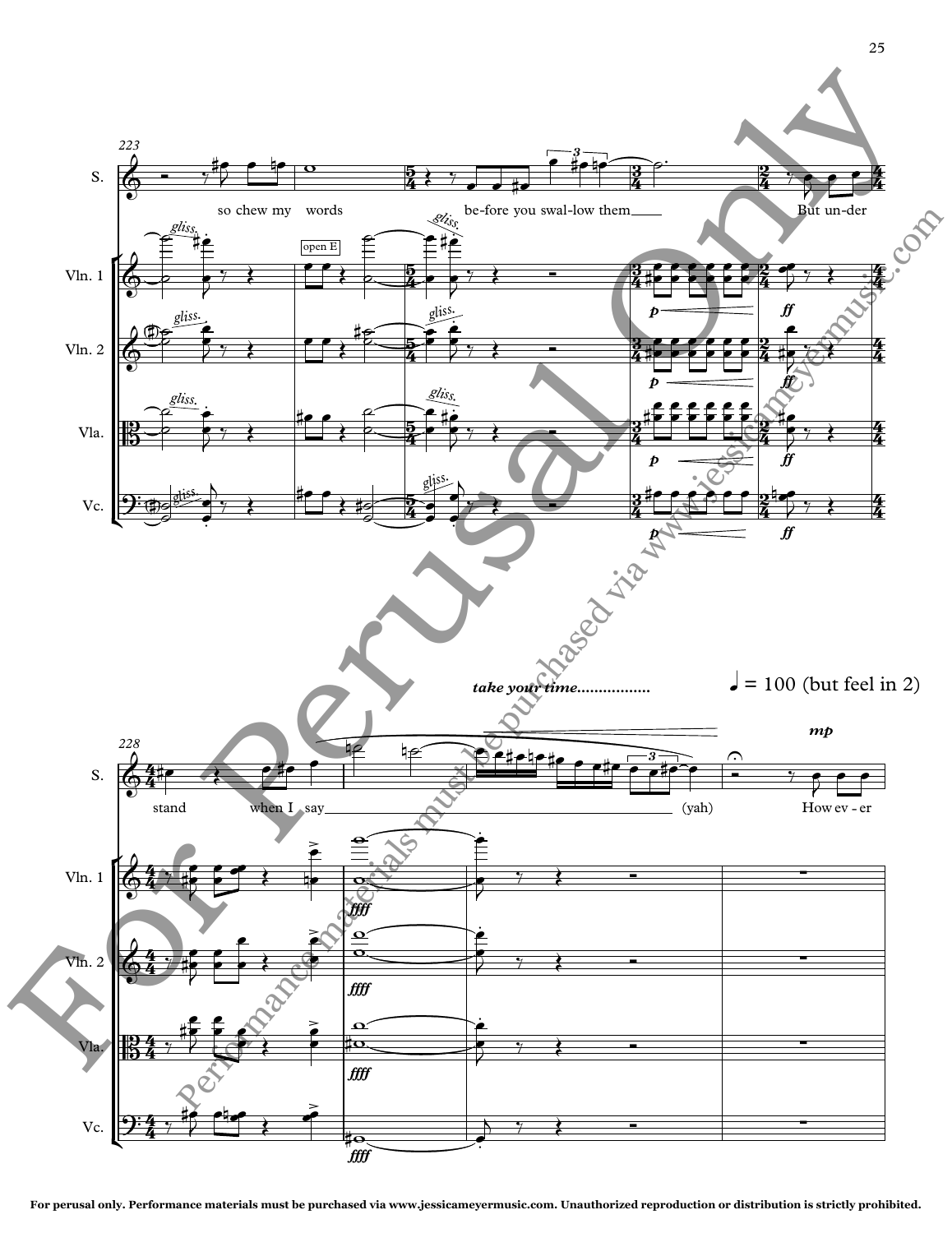